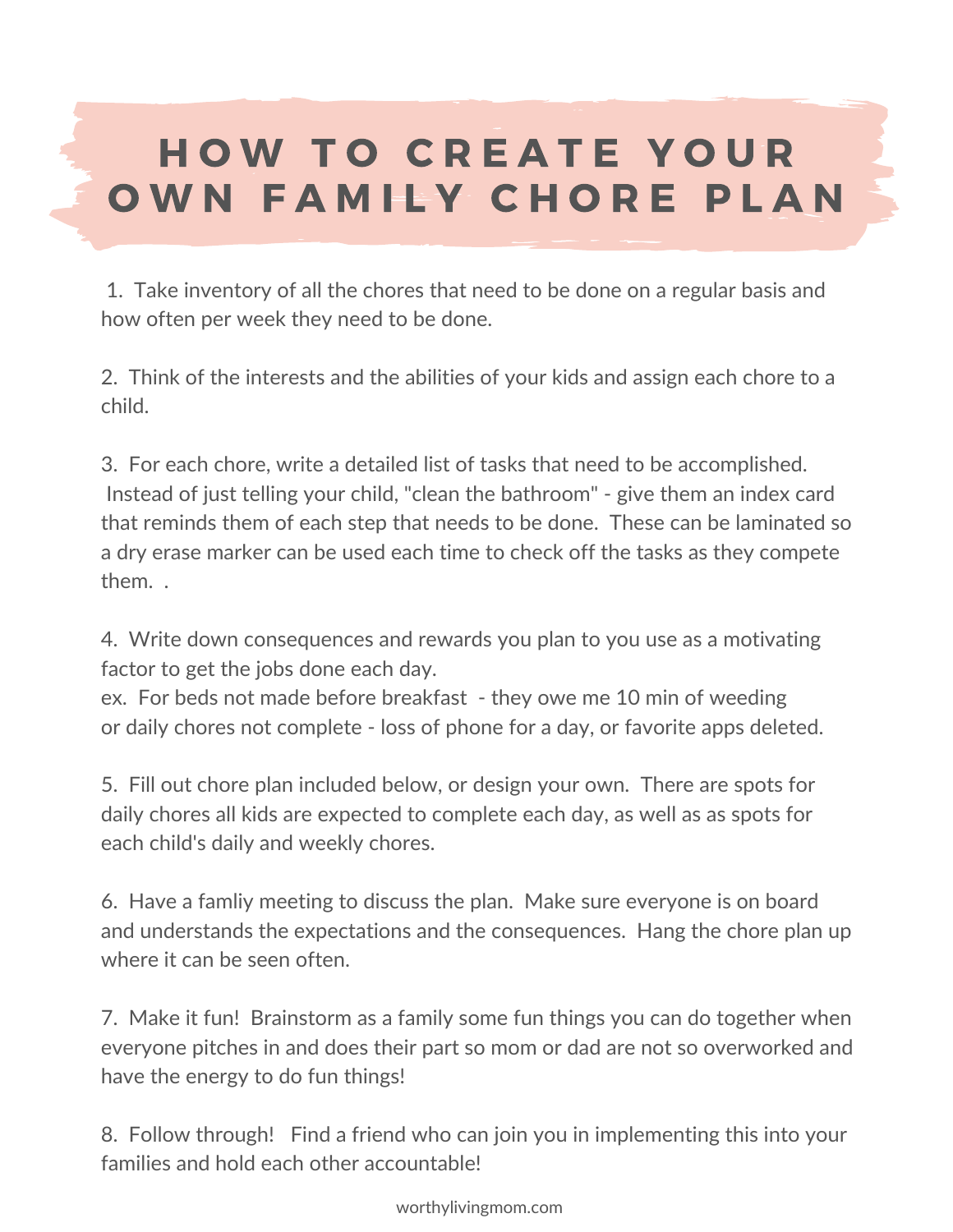**Outside chores and frequency**

## HOUSEHOLD CHORES TO D I V I D E A M O N G F A M I L Y M E M B E R S

Inside chores and frequency Child who is assigned the chore

worthylivingmom.com